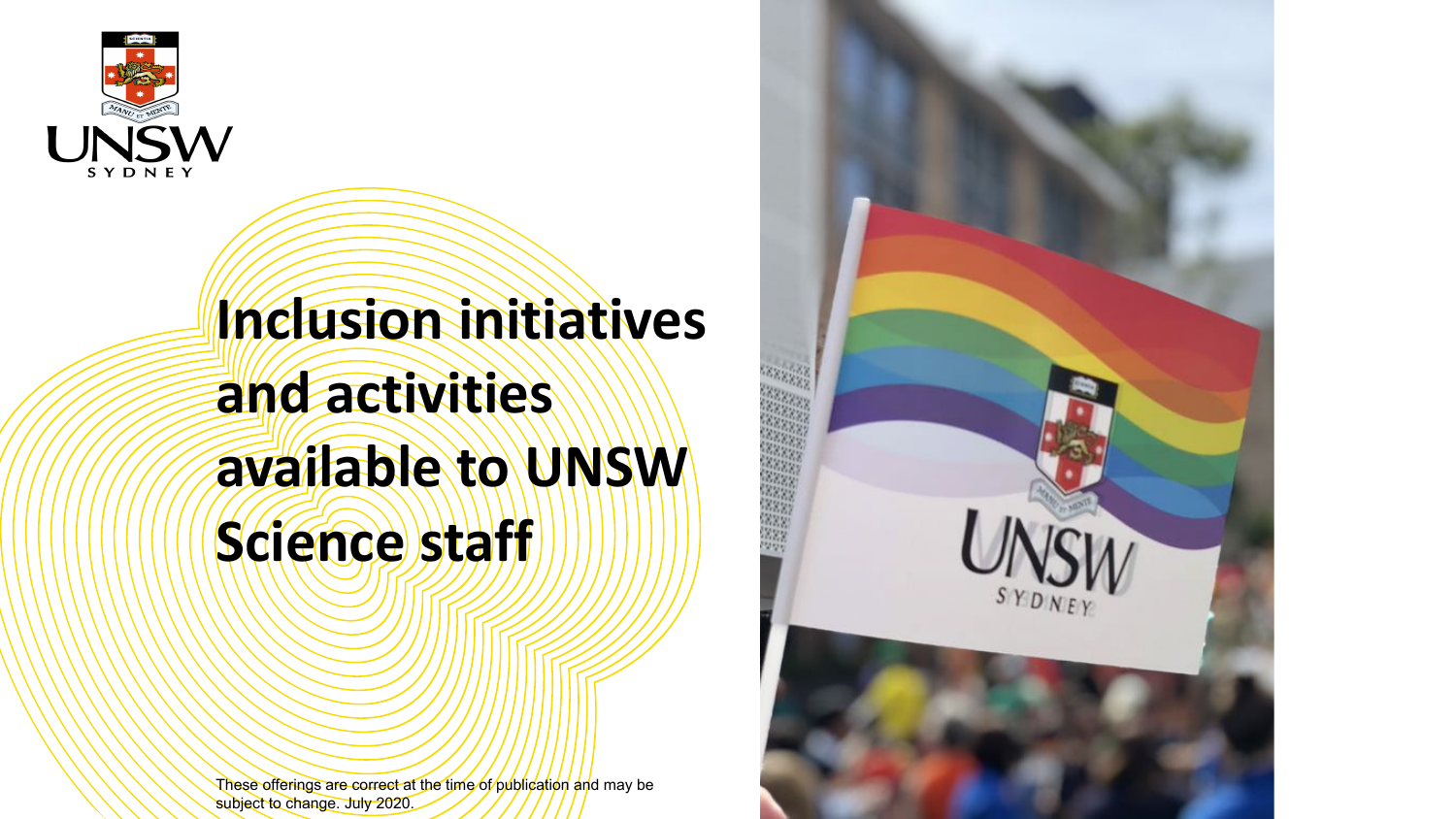## **Inclusion initiatives and activities available to UNSW Science staff**



Nura Gili - [Centre for Indigenous Programs](https://www.nuragili.unsw.edu.au/)

[Division of Equity Diversity & Inclusion –](https://www.edi.unsw.edu.au/) UNSW Office overseeing EDI efforts

Science EDI Working Group

[Women in Maths and Science Champions Program](https://blogs.unsw.edu.au/mathssciencechampions/)

[Science Classroom Inclusivity Guidelines for teaching staff](https://www.science.unsw.edu.au/engagement/equity-diversity-inclusion/classroom-inclusivity-guidelines)

Vice Chancellor's Childcare Support Fund for Women Researchers (Staff) at UNSW

Career Advancement Fund Procedure for Female Academics During or Returning from Maternity/Adoption Leave

[UNSW PhD Candidate Paid Maternity Leave Scholarship](https://research.unsw.edu.au/scholarships-and-financial-support)

[Science EDI support funds \(On hold\)](https://www.science.unsw.edu.au/engagement/equity-diversity-inclusion/science-edi-support-funds-awards-scholarships)

[Childcare options at UNSW](https://www.hr.unsw.edu.au/diversity/flexibility-leave/childcare.html)